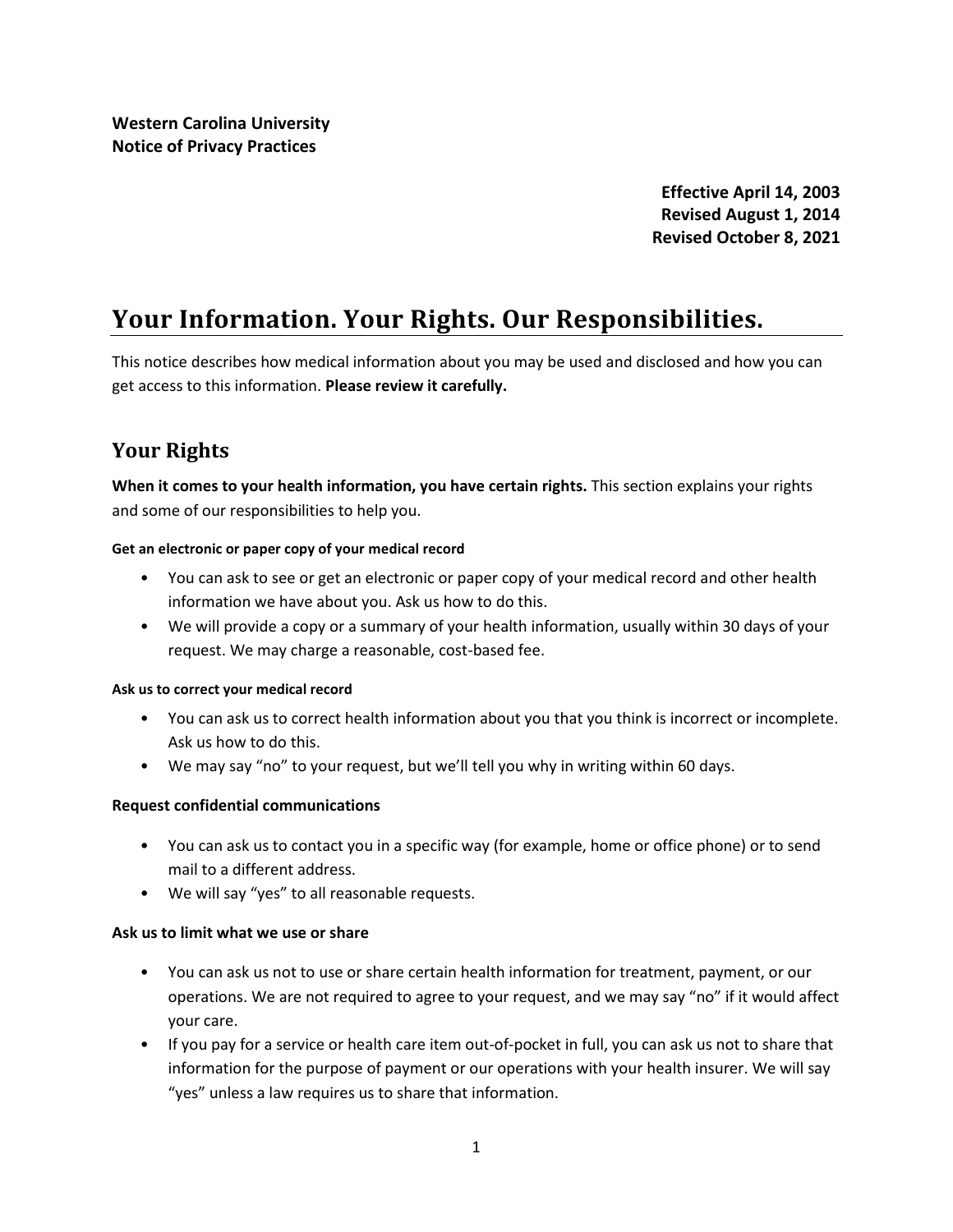#### **Get a list of those with whom we've shared information**

- You can ask for a list (accounting) of the times we've shared your health information for six years prior to the date you ask, who we shared it with, and why.
- We will include all the disclosures except for those about treatment, payment, and health care operations, and certain other disclosures (such as any you asked us to make). We'll provide one accounting a year for free but will charge a reasonable, cost-based fee if you ask for another one within 12 months.

#### **Get a copy of this privacy notice**

You can ask for a paper copy of this notice at any time, even if you have agreed to receive the notice electronically. We will provide you with a paper copy promptly.

#### **Choose someone to act for you**

- If you have given someone medical power of attorney or if someone is your legal guardian, that person can exercise your rights and make choices about your health information.
- We will make sure the person has this authority and can act for you before we take any action.

#### **File a complaint if you feel your rights are violated**

- You can complain if you feel we have violated your rights by contacting us using the information on page 6.
- You can file a complaint with the U.S. Department of Health and Human Services Office for Civil Rights by sending a letter to 200 Independence Avenue, S.W., Washington, D.C. 20201, calling 1- 877-696-6775, or visiting **www.hhs.gov/ocr/privacy/hipaa/complaints/.**
- We will not retaliate against you for filing a complaint.

### **Your Choices**

**For certain health information, you can tell us your choices about what we share.** If you have a clear preference for how we share your information in the situations described below, talk to us. Tell us what you want us to do, and we will follow your instructions.

In these cases, you have both the right and choice to tell us to:

- Share information with your family, close friends, or others involved in your care upon completing and signing a HIPAA Authorization Form.
- Share information in a disaster relief situation

*If you are not able to tell us your preference, for example if you are unconscious, we may go ahead and share your information if we believe it is in your best interest. We may also share your information when needed to lessen a serious and imminent threat to health or safety.*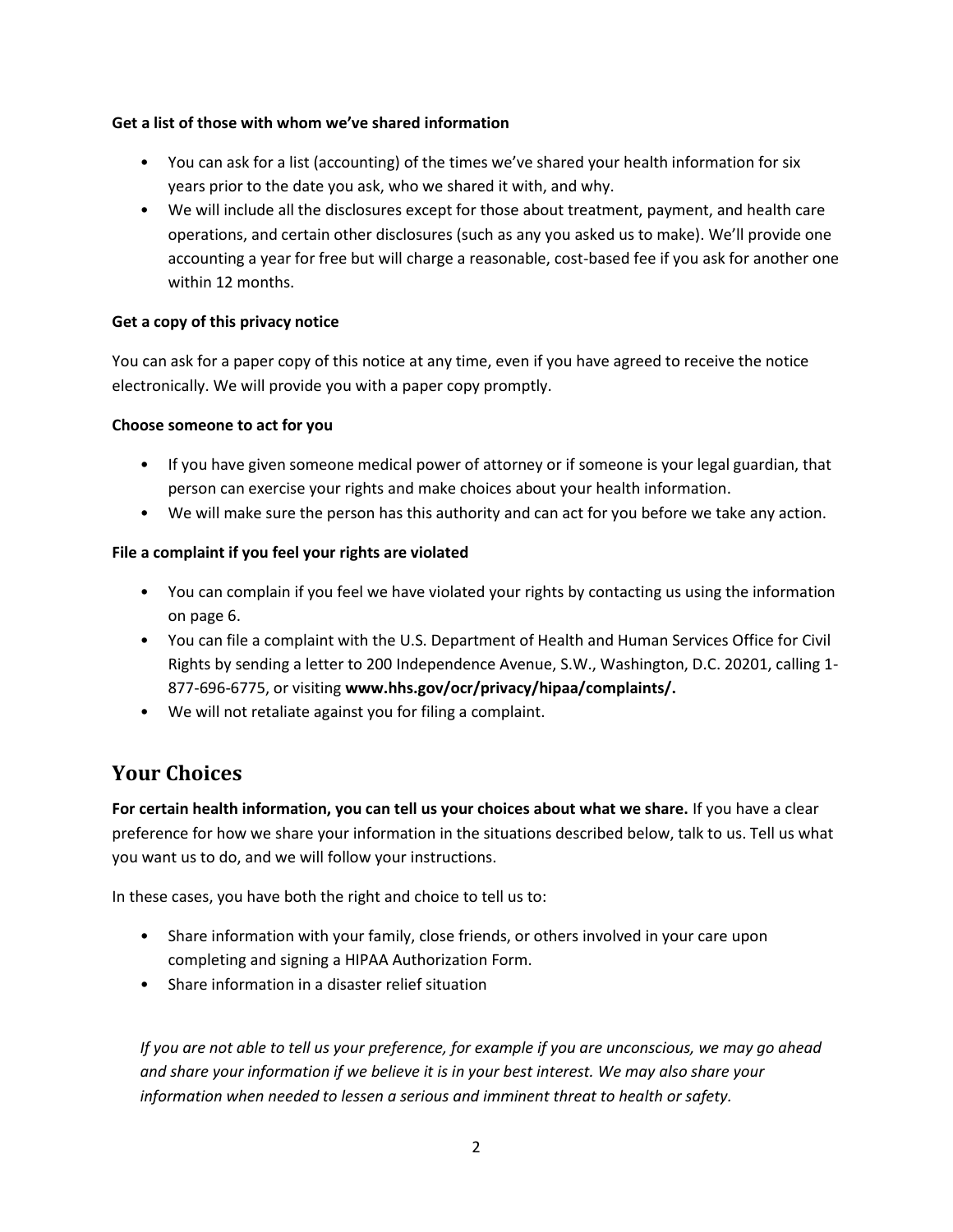In these cases we never share your information unless you give us written permission:

- Marketing purposes
- Sale of your information
- Most sharing of psychotherapy notes

In the case of fundraising:

• We may contact you for fundraising efforts, but you can tell us not to contact you again.

### **Our Uses and Disclosures**

#### **How do we typically use or share your health information?**

We typically use or share your health information in the following ways.

#### **Treat you**

We can use your health information and share it with other professionals who are treating you.

*Example: A doctor treating you for an injury asks another doctor about your overall health condition.*

#### **Run our organization**

We can use and share your health information to run our practice, improve your care, and contact you when necessary.

*Example: We use health information about you to manage your treatment and services.* 

#### **Bill for your services**

We can use and share your health information to bill and get payment from health plans or other entities.

*Example: We give information about you to your health insurance plan so it will pay for your services.* 

#### **Appointment Reminders/Treatment Options**

We may contact you for appointment reminders or to tell you about treatment options, alternatives or other health related benefits/services that may be of interest to you.

#### **Business Associates**

We may disclose information to those who perform functions on our behalf or provide use with services when the information is needed for such functions or services such as vendors.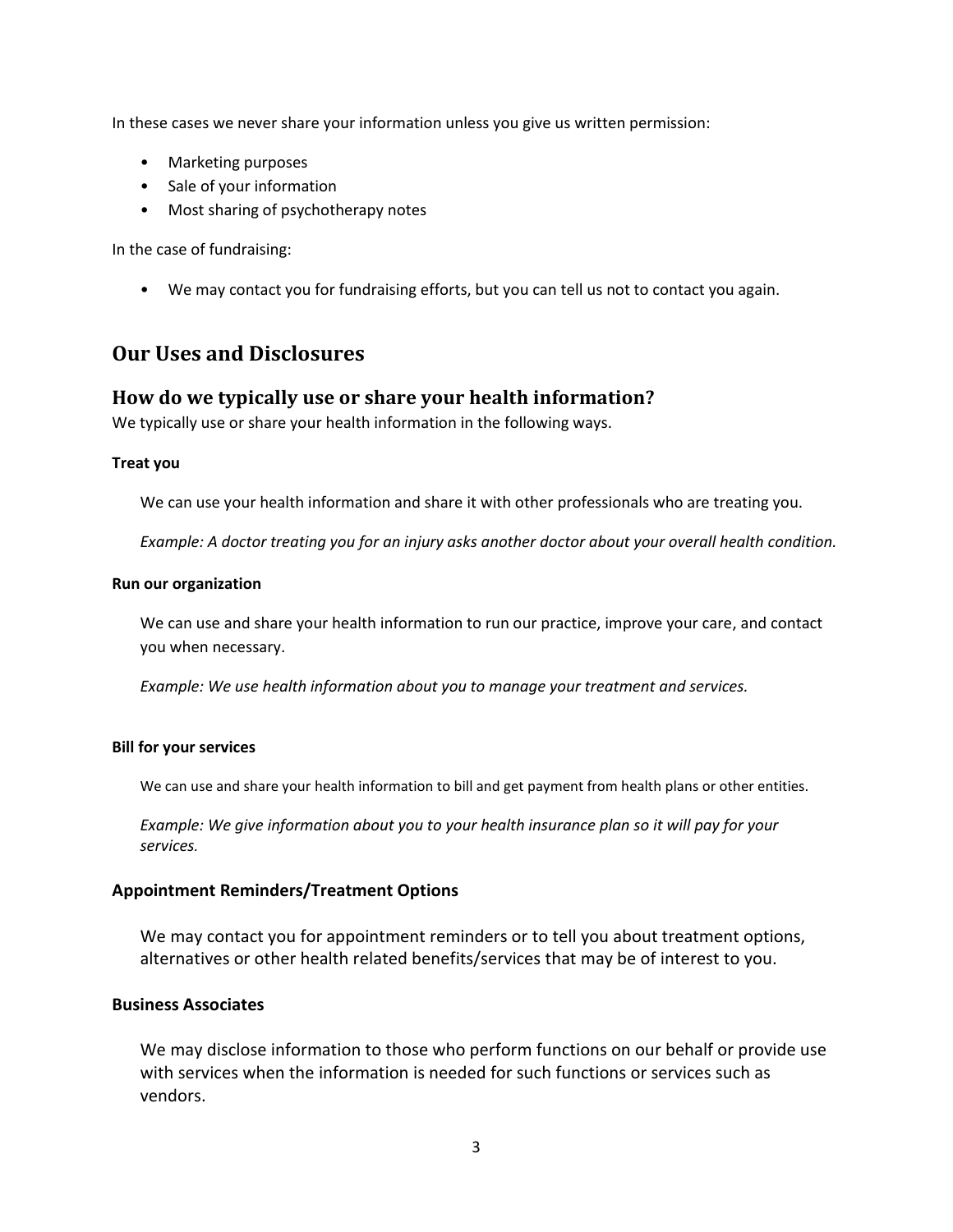### **How else can we use or share your health information?**

We are allowed or required to share your information in other ways – usually in ways that contribute to the public good, such as public health and research. We have to meet many conditions in the law before we can share your information for these purposes. For more information see: [www.hhs.gov/ocr/privacy/hipaa/understanding/consumers/index.html](http://www.hhs.gov/ocr/privacy/hipaa/understanding/consumers/index.html)**.**

#### **Help with public health and safety issues**

We can share health information about you for certain situations such as:

- Preventing disease
- Helping with product recalls
- Reporting adverse reactions to medications
- Reporting suspected abuse, neglect, or domestic violence
- Preventing or reducing a serious threat to anyone's health or safety

#### **Do research**

We can use or share your information for health research.

#### **Comply with the law**

We will share information about you if state or federal laws require it, including with the Department of Health and Human Services if it wants to see that we're complying with federal privacy law.

#### **Respond to organ and tissue donation requests**

We can share health information about you with organ procurement organizations.

#### **Work with a medical examiner or funeral director**

We can share health information with a coroner, medical examiner, or funeral director when an individual dies.

#### **Address workers' compensation, law enforcement, and other government requests**

We can use or share health information about you:

- For workers' compensation claims
- For law enforcement purposes or with a law enforcement official
- With health oversight agencies for activities authorized by law
- For special government functions such as military, national security, and presidential protective services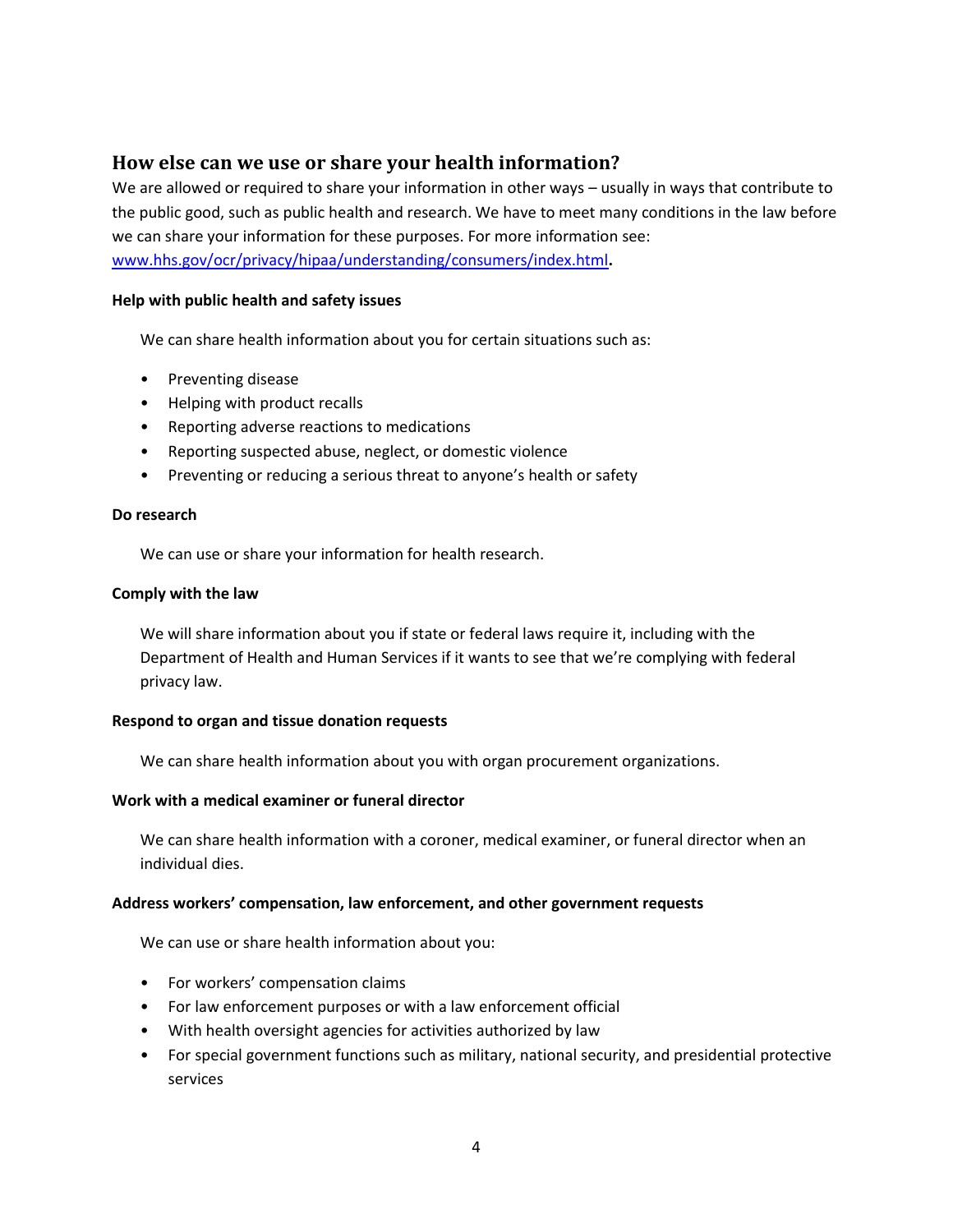#### **Respond to lawsuits and legal actions**

We can share health information about you in response to a court or administrative order, or in response to a subpoena.

# **Our Responsibilities**

- We are required by law to maintain the privacy and security of your protected health information.
- We will let you know promptly if a breach occurs that may have compromised the privacy or security of your information.
- We must follow the duties and privacy practices described in this notice and give you a copy of it.
- We will not use or share your information other than as described here unless you tell us we can in writing. If you tell us we can, you may change your mind at any time. Let us know in writing if you change your mind.

For more information see: [www.hhs.gov/ocr/privacy/hipaa/understanding/consumers/noticepp.html](http://www.hhs.gov/ocr/privacy/hipaa/understanding/consumers/noticepp.html)**.**

## **Changes to the Terms of this Notice**

We can change the terms of this notice, and the changes will apply to all information we have about you. The new notice will be available upon request, in our office, and on our web site.

# **Other Important Information**

Uses and Disclosures not Covered by this Notice: We have attempted to include most known uses and disclosures that relate to how we use and disclose your information. There may be other uses and disclosures not covered by this Notice. In such cases, we will request your written authorization unless the use or disclosure is otherwise permitted by law or regulation. An inmate does not have a right to a Notice under the HIPAA Privacy Rule standard regarding Notice of Privacy Practices.

Special Cases: We must also comply with North Carolina laws and/or other federal laws about certain types of information. Examples of these include but are not limited to:

- Communicable Diseases: We are required to report certain communicable diseases to appropriate public health authorities such as sexually transmitted diseases, food poisoning and others. This reporting does not require your permission. NC 130A-143 provides that anything that identifies a patient as being infected with AIDS is confidential except for epidemiological purposes (information is deidentified) Disclosures of HIV/AIDS information must have the patient's specific consent.
- Mental Health Services: North Carolina General Statute  $122C-54(g)$ ; NCGS  $122c-55(a)$ , (a2), (d), (e) states: "North Carolina law generally requires that we obtain your